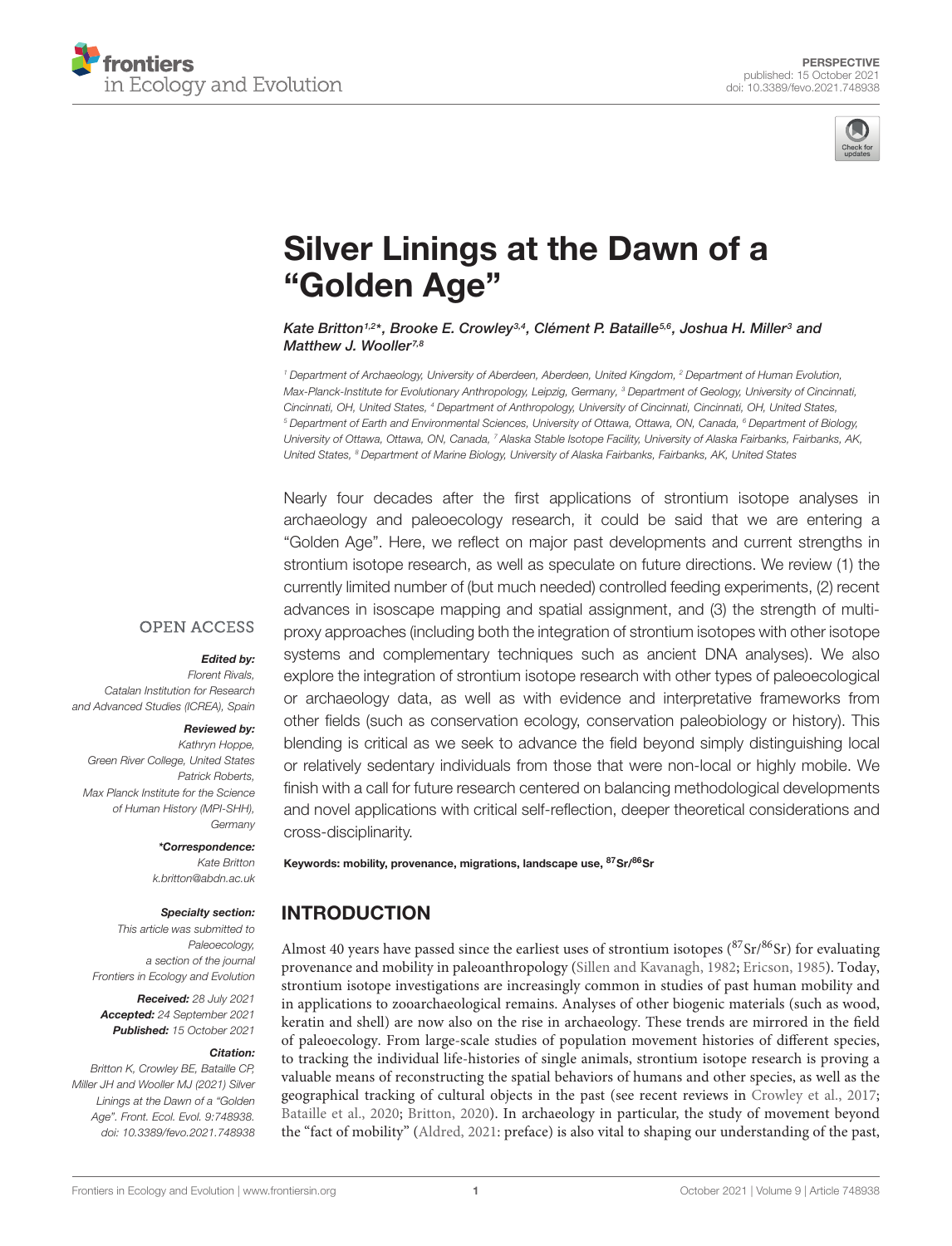illuminating relationships between people and place, moving bodies, and material culture [\(Aldred,](#page-4-4) [2021\)](#page-4-4). In the past, as in contemporary society, place is potent.

### HISTORY OF RESEARCH AND CURRENT **STATUS**

As with other "new" tools for studying ancient remains, strontium isotope research saw a blossoming of early applications built on fundamental research, later to be tempered with more sobering explorations of the complexities and pitfalls of sample selection, data generation, environmental variability, diagenetic influences, and data treatment and analysis. For example, early archaeological research commonly utilized bone [\(Ericson,](#page-4-0) [1985;](#page-4-0) [Price et al.,](#page-5-1) [1994\)](#page-5-1), but tooth enamel is now far more commonly (but not always) the favored analyte in studies of past human or faunal movement due to the issue of diagenesis the consequence of more than 30 years of experimental research and lively debate (e.g., [Nelson et al.,](#page-5-2) [1986;](#page-5-2) [Price et al.,](#page-5-3) [1992;](#page-5-3) [Budd et al.,](#page-4-5) [2000;](#page-4-5) [Montgomery,](#page-5-4) [2002;](#page-5-4) [Hoppe et al.,](#page-4-6) [2003\)](#page-4-6). Despite these attentions, strontium isotope analysis has been relatively underutilized in both archaeology and paleoecology (as well as ecology) compared to other isotope systems (e.g., carbon, nitrogen, oxygen, hydrogen). This has largely been due to analytical costs and the need for robust empirical reference datasets. However, recent technical advances have lowered costs, accelerated sample throughput, and minimized destructive sampling. Other advances, such as predictively modeled spatially explicit isotope maps (isoscapes), are also contributing to rapidly moving the field forward. These improvements, coupled with a growing awareness of sampling issues, diagenesis and other limitations, are allowing for more widespread and nuanced application of strontium isotope analysis in archaeological and paleoecological enquiries. After nearly four decades of investigation, experimentation and application in archaeology, and more recently in paleoecology, strontium isotope research can perhaps finally be said to be entering a golden age.

### UNDERSTANDING IN VIVO "INPUTS" AND TISSUE "OUTPUTS"

As demonstrated in the various works in this research topic, and by many recent papers in the field, there are developing trends and recent directions in strontium isotope research in archaeology and paleoecology. There is an emerging emphasis on experimental work, which has been missing from strontium isotope research for some time. For example, the recent publication of controlled feeding studies [\(Lewis et al.,](#page-4-7) [2017;](#page-4-7) [Anders et al.,](#page-4-8) [2019;](#page-4-8) [Weber et al.,](#page-5-5) [2020,](#page-5-5) this research topic), provides important datasets on intra-group variability and the influences of factors such as dietary composition and nutritional content, drinking water, and dust on mammalian mineralized tissues from controlled settings. While other isotope systems, such as carbon and nitrogen, benefited from controlled feeding investigations as early as the 1970s (e.g., [DeNiro and Epstein,](#page-4-9)

[1978,](#page-4-9) [1981\)](#page-4-10), such studies are only a very recent addition to strontium isotope research. These studies are, however, very welcome as they urge us to consider further caveats in archaeological and paleoecological applications, and also, conversely, can permit more confidence in data interpretations. On a related note, while the issue of diagenesis received some early attention (e.g., [Nelson et al.,](#page-5-2) [1986;](#page-5-2) [Price et al.,](#page-5-3) [1992;](#page-5-3) [Budd](#page-4-5) [et al.,](#page-4-5) [2000;](#page-4-5) [Montgomery,](#page-5-4) [2002;](#page-5-4) [Hoppe et al.,](#page-4-6) [2003\)](#page-4-6), there has been relatively little interest in this topic for the past two decades. One exception is experimental research on calcined (burnt) bone (e.g., [Snoeck et al.,](#page-5-6) [2015\)](#page-5-6), which is significant in that it permits mobility studies on cremated human remains, such as those from Stonehenge [\(Snoeck et al.,](#page-5-7) [2018\)](#page-5-7). Experiments on dental tissues using chemical tracers (combined with multi-element mapping) also mark an important methodological advance in understanding and quantifying diagenetic stability and change [\(Weber et al.,](#page-5-8) [2021\)](#page-5-8). Specimen alteration continues to be relevant to both archaeology and paleoecology, and additional research into how strontium isotope signatures in living tissues may be modified (or preserved) after death and in the burial environment is needed, especially as we seek to extend applications further into deep-time (e.g., [Wallace et al.,](#page-5-9) [2019;](#page-5-9) [Terrill et al.,](#page-5-10) [2020\)](#page-5-10). These methodological considerations concerning the vital links between behavior in life, the isotope chemistry of tissues in vivo, and that of tissues recovered long after death are vital as we all seek to better understand and apply these approaches with confidence.

## RECENT ADVANCES IN ISOSCAPE MAPPING AND SPATIAL ASSIGNMENT

One rapidly growing area of strontium isotope research, especially over the last 5 years, has been the advancement and use of computational approaches both to develop and refine strontium isoscapes (e.g., [Bataille et al.,](#page-4-11) [2018,](#page-4-11) [2020;](#page-4-2) [Funck et al.,](#page-4-12) [2021;](#page-4-12) [Holt et al.,](#page-4-13) [2021\)](#page-4-13). The methodological considerations of isoscape mapping, especially in terms of appropriate data and sample selection, have been the subject of a number of recent papers. Spatial assignment tools targeted at identifying the origins of archaeological people, animals, and goods (e.g., the Biosphere Isotope Domains tool for the United Kingdom, see [Evans et al.,](#page-4-14) [2018\)](#page-4-14) highlight the ways in which isoscape mapping is intersecting with the desire for empirical and probabilistic assignments of geographical origin in archaeological case studies. However, significant challenges remain in relating tissues values to (predicted) landscape variability in order to infer movements. In many deep-time paleontological applications, for example, establishing highresolution isoscapes of contemporary strontium isotope ratios may be deeply challenging due to subsequent erosion, changes in sea-level and patterns of atmospheric strontium deposition, and even mountain building and other changes in strontium sources. Yet, even in such cases, assuming diagenetic alternation is controlled for, variability in strontium isotope ratios may still provide meaningful insight into seasonal movement histories, niche differentiation, and other aspects of paleoecology (e.g., [Wallace et al.,](#page-5-9) [2019;](#page-5-9) [Terrill et al.,](#page-5-10) [2020\)](#page-5-10).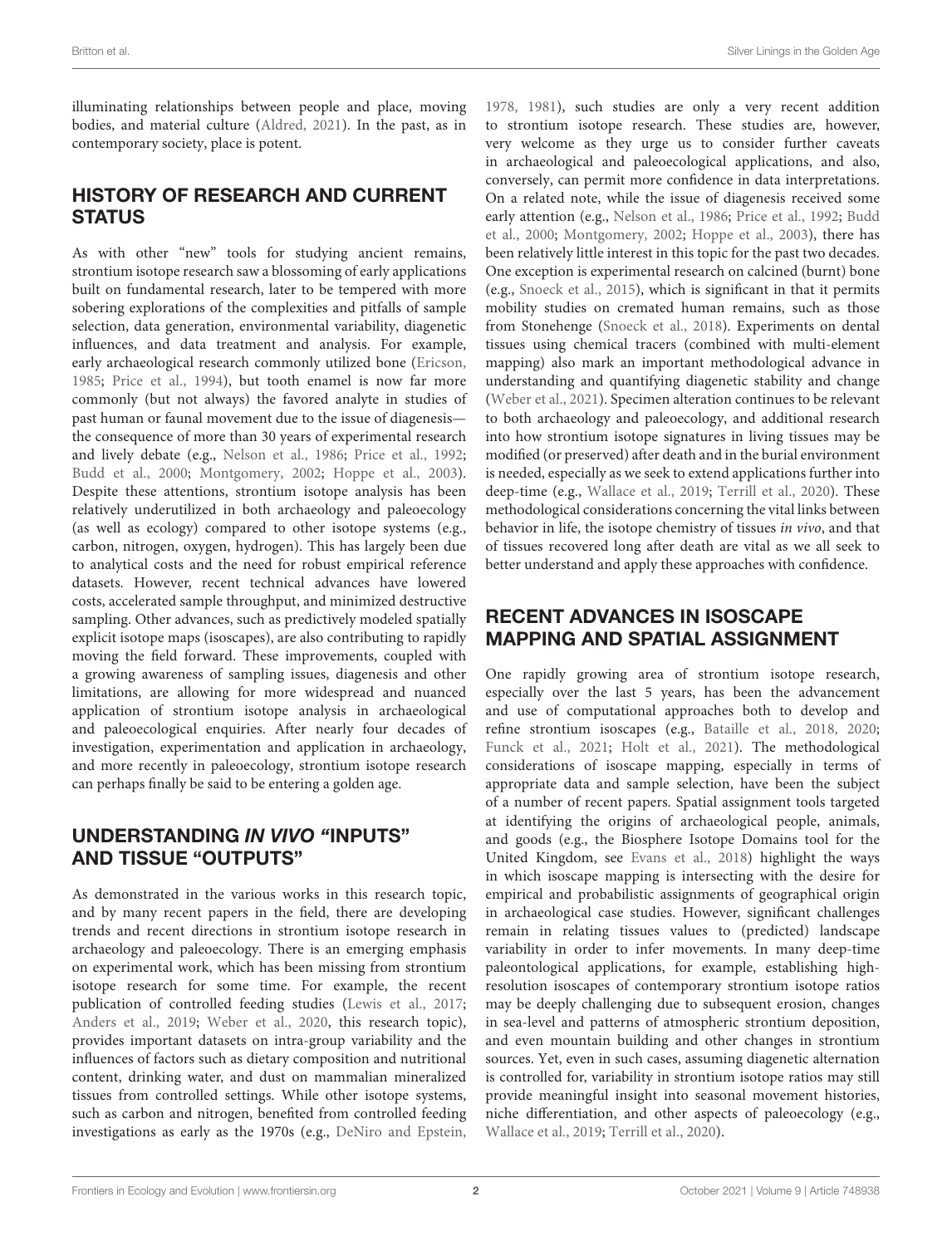Moving forward, it is also clear that strontium isotope research is critically lacking controlled studies that link isoscapes with empirical isotope data to reconstruct individual movements. Although unsuccessful for strontium isotopes, [Hu et al.](#page-4-15) [\(2020\)](#page-4-15) provide an example in this special issue of such a "controlled movement" study. There is a serious need for designing such controlled movement studies linking isoscapes and isotope values from an individual with known travel history. These records of movement from free ranging organisms could come from the application of GPS, radio collars, satellite tracking, and drones which are also rapidly advancing technologies. For example, expected <sup>87</sup>Sr/86Sr of GPS-collared animals could be reconstructed and compared to isotope profiles recorded in the same individuals' teeth, tusks, antlers, or possibly hair (e.g., [Lazzerini et al.,](#page-4-16) [2021\)](#page-4-16). Integration of these approaches with movement models, such as those borrowed from spatial ecology, is perhaps the next natural step in reconstructing the movement of people and animals in the past (e.g., see discussion in [Britton,](#page-4-17) [2017,](#page-4-17) and the PleistoHERD project webpage<sup>[1](#page-2-0)</sup>).

### IMPORTANCE OF MULTI-PROXY APPROACHES

Integrating strontium isotope data within multi-proxy frameworks will be another important future research direction. A logical first step would be to better combine strontium isotopes with other isotope systems. The benefit of multi-isotope research is not new, but researchers are only beginning to combine multiple isotopes in isoscape mapping and spatial assignments (see [Bataille et al.,](#page-4-18) [2021](#page-4-18) for an example and discussion). Depending on what underpins spatial variability in other isotope systems (e.g., geology, anthropogenic emissions, and coastal proximity for sulfur, or climate and topography for oxygen or hydrogen), multi-isotope approaches can reinforce (or alternatively, challenge) inferences made from strontium isotopes alone (e.g., [Leach et al.,](#page-4-19) [2009;](#page-4-19) [Crowley et al.,](#page-4-20) [in press;](#page-4-20) [Czére et al.,](#page-4-21) [in press;](#page-4-21) [Neil et al.,](#page-5-11) [2020;](#page-5-11) [Colleter et al.,](#page-4-22) [2021;](#page-4-22) [Funck et al.,](#page-4-12) [2021;](#page-4-12) [Reich et al.,](#page-5-12) [2021;](#page-5-12) [Wooller et al.,](#page-5-13) [2021\)](#page-5-13). Trace element studies, such as those using lead, can also provide more nuanced insights (e.g., [Shaw et al.,](#page-5-14) [2016;](#page-5-14) [Moore](#page-5-15) [et al.,](#page-5-15) [2020;](#page-5-15) [Walser et al.,](#page-5-16) [2020\)](#page-5-16). Ultimately, with analytical advances in "non-traditional" isotopes (e.g., zinc, copper) and the development of new isotope tools, multi-isotope studies will become increasingly common and powerful [\(Jaouen and Pons,](#page-4-23) [2017\)](#page-4-23).

An additional key step in both archaeology and paleoecology will be the continued integration of  $87\text{Sr}/86\text{Sr}$  analysis with other cross-disciplinary tools. For example, strontium isotope studies focused on human or animal remains will greatly benefit from further integration with ancient DNA (aDNA) analysis. In paleoecology, aDNA often provides a "broad brush" biogeographic context that can form the basis for testable hypotheses of faunal and human movement using strontium isotopes (e.g., [Funck et al.,](#page-4-24) [2020;](#page-4-24) [Vershinina et al.,](#page-5-17) [2021\)](#page-5-17). Genetic data can also provide important information about individual samples, such as sex, which may be highly relevant to movement studies (e.g., [Wooller et al.,](#page-5-13) [2021\)](#page-5-13). In archaeology, isotope and aDNA analyses can be combined to approach ancestry in a more holistic sense, particularly when material cultural, funereal, or other archaeological evidence is taken into account. Of course, strontium isotope and aDNA analyses provide evidence of movement histories on very different scales. However, integrated approaches provide the best opportunities to explore the life histories of individuals or groups of individuals beyond simply reconstructing patterns of movement, landscape use, or geographical location of an individual during childhood and allow us to infer "origin" on multiple levels. Significantly, such studies also lead us to question preconceived notions of whom might be considered "non-local" on the basis of either geographical provenance or biogeographical ancestry in the past, and to examine our own biases. The recent isotopic, genetic and forensic evidence for ethnic diversity in both Roman and Tudor Britain [\(Leach](#page-4-19) [et al.,](#page-4-19) [2009,](#page-4-19) [2015;](#page-4-25) [Martiniano et al.,](#page-5-18) [2016;](#page-5-18) [Scorrer et al.,](#page-5-19) [2021\)](#page-5-19), and the negative reception of these findings by some (largely anti-immigration) factions of the British media and public, highlights the value of such studies in illuminating past societies, and also the part such research can play in helping to dispel dangerous myths of racial or cultural homogeneity in past populations. The field must, however, also acknowledge, anticipate, and challenge narratives that attempt to draw on isotopic studies that may show a lack of past population mobility, for example, to support nationalist agendas, as recently called for with ancient DNA studies (e.g., [Hakenbeck,](#page-4-26) [2019\)](#page-4-26).

### TOWARD AN INTEGRATED, CROSS-DISCIPLINARY FUTURE

Strontium isotope studies in archaeology and paleoecology not only benefit from fuller integration with other techniques, but also with other disciplines. For example, historicallyfocused research is one area to which ecologists, historians, archaeologists and isotope scientists can all contribute. Themes in historical archaeology, such as agricultural intensification, urbanism, and industrialization, are just now beginning to receive attention by isotope bioarchaeologists as researchers seek to better understand changes in animal and human diet that characterized these major transitions (see discussion in [Britton and Guiry,](#page-4-27) [2020\)](#page-4-27). Not only are strontium isotope studies in archaeology now increasingly focusing on historic periods, researchers are also increasingly employing truly interdisciplinary approaches (see [Colleter et al.,](#page-4-22) [2021](#page-4-22) for an example). Future work in historical isotope archaeology must continue to go beyond just referring to historical sources or documents and remain on this trajectory of cross-disciplinary collaboration, where studies are co-designed, and interpretations made within frameworks meaningful for all fields involved. This should include evaluating and embracing diverse (and sometimes

<span id="page-2-0"></span><sup>1</sup>[https://www.leverhulme.ac.uk/research-project-grants/pleistoherd-integrative](https://www.leverhulme.ac.uk/research-project-grants/pleistoherd-integrative-approaches-late-pleistocene-herbivore-ecology)[approaches-late-pleistocene-herbivore-ecology](https://www.leverhulme.ac.uk/research-project-grants/pleistoherd-integrative-approaches-late-pleistocene-herbivore-ecology)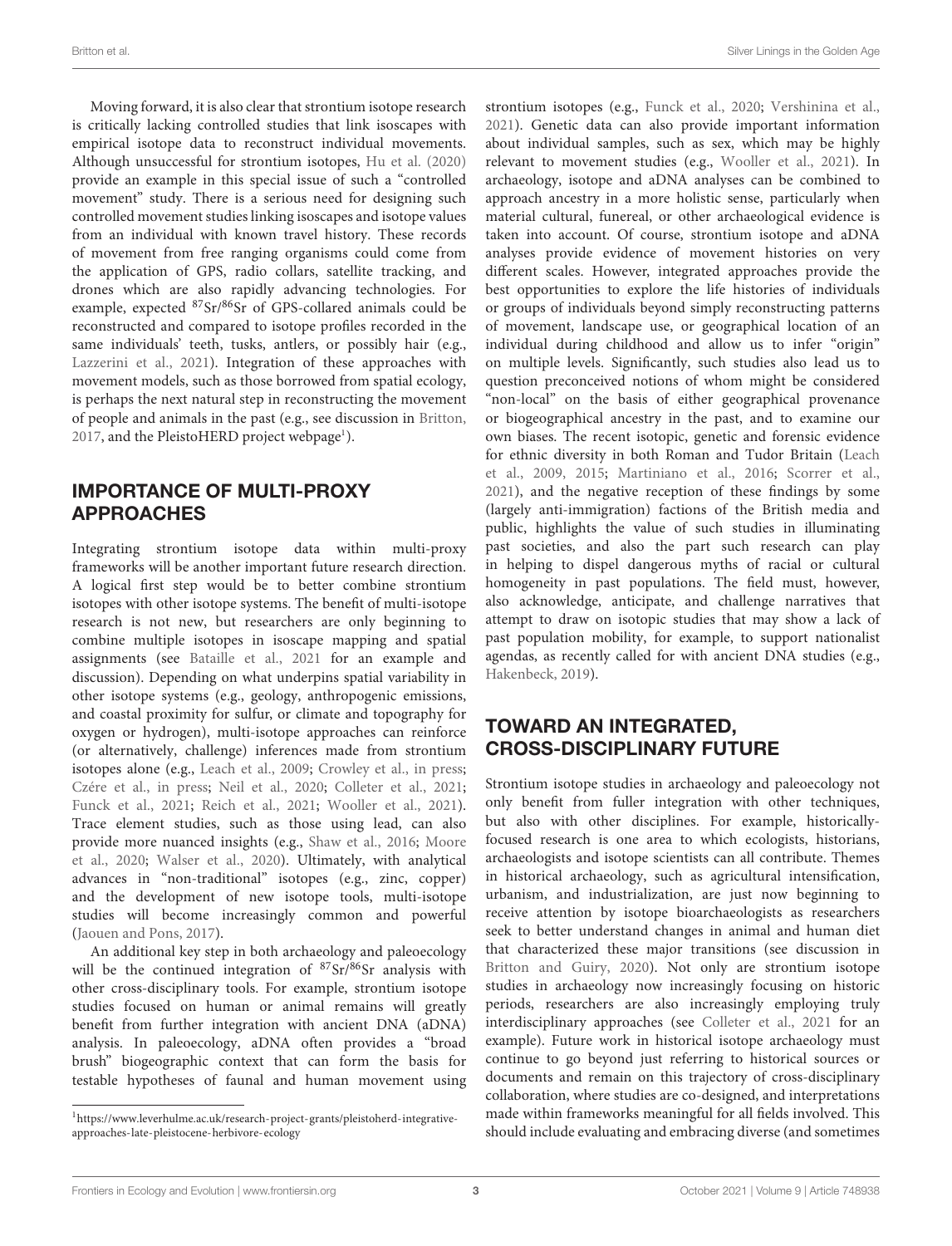contradictory) evidence types, as opposed to simply pitting isotopic evidence ("hard science") against current historical discourse [\(Britton and Guiry,](#page-4-27) [2020\)](#page-4-27).

Although currently underused in historical and contemporary ecology, strontium isotopes are now beginning to be increasingly employed (for example, to explore the historical movements of North American caribou; [Gigleux et al.,](#page-4-28) [2019;](#page-4-28) [Miller et al.,](#page-5-20) [2021,](#page-5-20) this research topic). Against a backdrop of dramatically changing patterns of seasonal movements and migration for a variety of populations and species [\(Berger,](#page-4-29) [2004;](#page-4-29) [Tucker](#page-5-21) [et al.,](#page-5-21) [2018\)](#page-5-21), there is a clear need to more fully understand the ecological impacts on landscape use and movement associated with climate change, human encroachment, and other modern ecological stressors. Subfossil, archaeological, and fossil collections provide unique opportunities to fill in temporal gaps in available ecological data. These are critical resources for reconstructing animal behaviors and their variability prior to human disturbances, as well as building more holistic strategies for successfully managing populations into the future (i.e., Conservation Paleobiology: [Dietl and Flessa,](#page-4-30) [2011;](#page-4-30) [Behrensmeyer and Miller,](#page-4-31) [2012;](#page-4-31) [Dietl et al.,](#page-4-32) [2015;](#page-4-32) [Barnosky](#page-4-33) [et al.,](#page-4-33) [2017\)](#page-4-33). Such research would be further strengthened by incorporating some of the other factors mentioned above (e.g., multi-isotope approaches, DNA, ecological niche models, etc.), and other useful spatial data to refine historical movement reconstructions.

Finally, it must be noted that applications of strontium isotopes in both archaeology and paleoecology will continue to benefit from advances in other fields. For example, numerous advances have been, and are continuing to be made in the field of fisheries science, both in terms of isoscape development and technical improvements, such as laser ablation of small samples like otoliths (fish ear bones). Fish otoliths are a particularly attractive target for studying the lifetime movement patterns of anadromous and other highly mobile fish due to the high temporal resolution they preserve. Interpreting <sup>87</sup>Sr/86Sr records preserved in otoliths has also necessitated the development of sophisticated modeling approaches to relate fish <sup>87</sup>Sr/86Sr to the <sup>87</sup>Sr/86Sr in their environment (e.g., [Brennan et al.,](#page-4-34) [2015,](#page-4-34) [2019;](#page-4-35) [Brennan and Schindler,](#page-4-36) [2017\)](#page-4-36). Laser ablation technology is continuing to advance and is now becoming more readily available to investigators. The same approaches can be used to analyze larger specimens, including teeth or tusks, provided potential interferences from other elements are taken into account and strontium concentrations are adequately high [\(Irrgeher et al.,](#page-4-37) [2016;](#page-4-37) [Wooller et al.,](#page-5-13) [2021\)](#page-5-13). Both archaeology and paleoecology will also benefit from (but also have great potential to contribute to) developments in forensic science and food source authentication, as these fields, too, seek to better understand strontium isotope systematics for geographic tracing and provenance studies (e.g., [Almeida and](#page-4-38) [Vasconcelos,](#page-4-38) [2001;](#page-4-38) [Coelho et al.,](#page-4-39) [2017;](#page-4-39) [Techer et al.,](#page-5-22) [2017;](#page-5-22) [Bartelink and Chesson,](#page-4-40) [2019\)](#page-4-40). Identifying cross-disciplinary challenges and common goals, as well as exchanging of ideas, data and best practices will maximize the value of strontium isotope analysis to researchers in a wide number of allied fields.

As explored above, it can perhaps now be said that we are at the dawn of a golden age of strontium isotope research in both archaeology and paleoecology—and yet much work lays ahead. Current research is addressing significant practical and methodological concerns, alongside novel applications. Scrutiny in research design, experimental studies (sensu stricto) and analytical innovation must continue along with research that addresses fundamental queries for isotope research in all fields, including tissue formation processes and diagenesis. Now is perhaps also the time for revisiting some theoretical concerns, leaning on the epistemologies of fields such as ecology but also on the frameworks of humanities research. While documenting and characterizing the "fact of mobility" may be a primary goal in most archaeological and paleoecological strontium isotope research, the use of  $87Sr/86Sr$  data—particularly in the study of past human societies—necessitates such introspection. These silver linings will increase the confidence in our data and interpretations but will also serve to influence the theoretical frameworks within which we interpret these data and may even serve to change the questions we ask of the past.

### DATA AVAILABILITY STATEMENT

The original contributions presented in the study are included in the article/supplementary material, further inquiries can be directed to the corresponding author/s.

### AUTHOR CONTRIBUTIONS

KB and BEC planned out the manuscript. KB wrote the complete initial draft with input from BEC, CPB, JHM, and MJW who all made written contributions, comments, and edits. KB had oversight of integration of changes and edits. All authors contributed to the article and approved the submitted version.

# FUNDING

KB would like to thank the Leverhulme Trust for support during the production of this perspective piece (PLP-2019-284). Open access publication costs were provided by the University of Alaska Fairbanks (MJW).

# ACKNOWLEDGMENTS

We would like to thank the editors at Frontiers for their support and patience, and the careful consideration two reviewers gave to this manuscript. MJW would like to acknowledge that, at Fairbanks, he is working on the ancestral land of Troth Yeddha', home of the Lower Tanana people. He would also like to acknowledge that the lands on which he does his work are the ancestral lands of the Dené people who stewarded those lands for thousands of years and continue to steward those lands, further he would like to thank them and respect their enduring relationship to their homelands.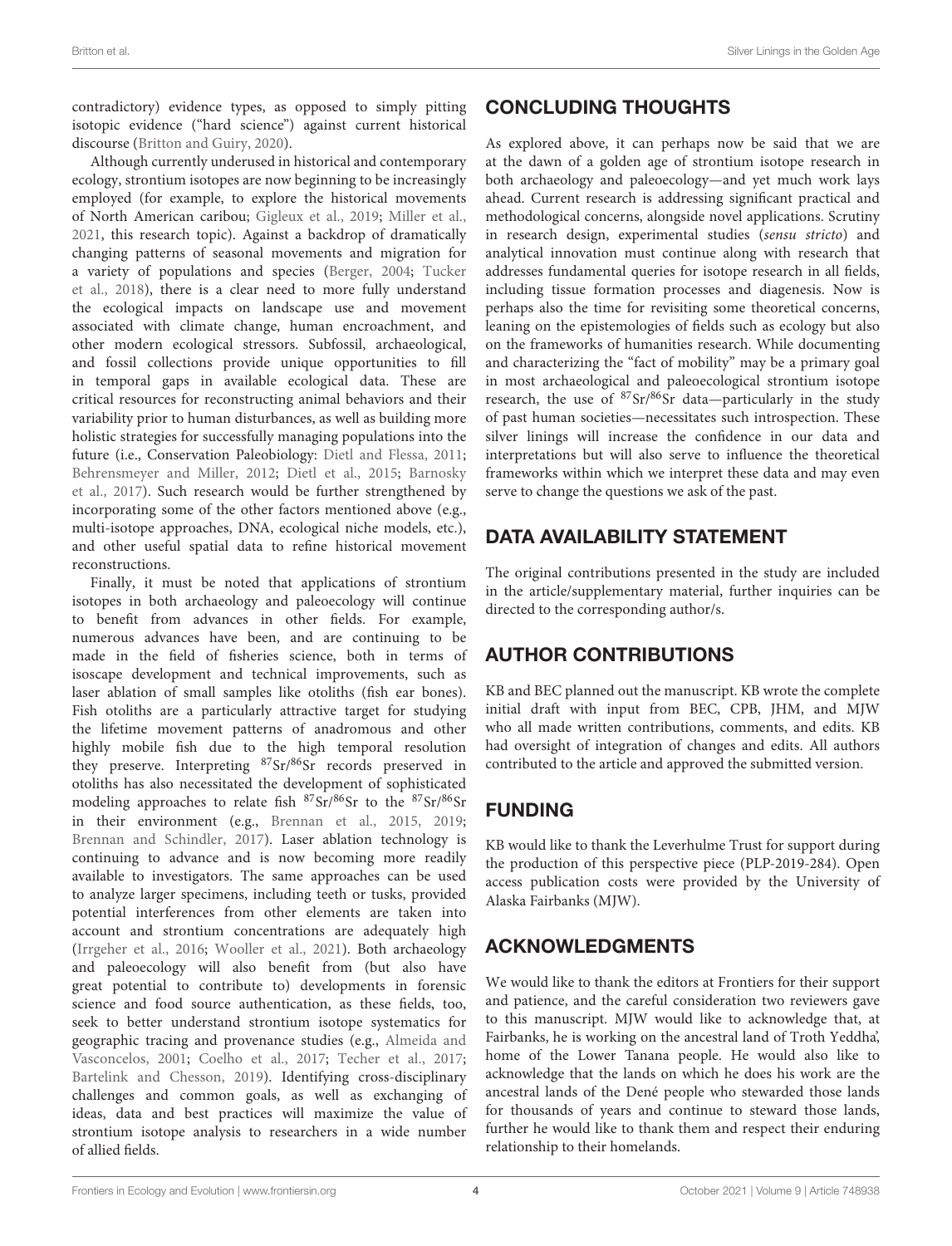#### **REFERENCES**

<span id="page-4-4"></span>Aldred, O. (2021). The Archaeology of Movement. London: Routledge.

- <span id="page-4-38"></span>Almeida, C. M., and Vasconcelos, M. T. S. D. (2001). ICP-MS determination of strontium isotope ratio in wine in order to be used as a fingerprint of its regional origin. J. Anal. Atomic Spectrom. 16, 607–611.
- <span id="page-4-8"></span>Anders, D., Osmanovic, A., and Vohberger, M. (2019). Intra- and inter-individual variability of stable strontium isotope ratios in hard and soft body tissues of pigs. Rapid Commun. Mass Spectrom. 33, 281–290. [doi: 10.1002/rcm.8350](https://doi.org/10.1002/rcm.8350)
- <span id="page-4-33"></span>Barnosky, A. D., Hadly, E. A., Gonzalez, P., Head, J., Polly, P. D., Lawing, A. M., et al. (2017). Merging paleobiology with conservation biology to guide the future of terrestrial ecosystems. Science 355:eaah4787. [doi: 10.1126/science.](https://doi.org/10.1126/science.aah4787) [aah4787](https://doi.org/10.1126/science.aah4787)
- <span id="page-4-40"></span>Bartelink, E. J., and Chesson, L. A. (2019). Recent applications of isotope analysis to forensic anthropology. Forensic Sci. Res. 4, 29–44. [doi: 10.1080/20961790.2018.](https://doi.org/10.1080/20961790.2018.1549527) [1549527](https://doi.org/10.1080/20961790.2018.1549527)
- <span id="page-4-2"></span>Bataille, C. P., Crowley, B. E., Wooller, M. J., and Bowen, G. J. (2020). Advances in global bioavailable strontium isoscapes. Palaeogeogr. Palaeoclimatol. Palaeoecol. 555:109849. [doi: 10.1016/j.palaeo.2020.109849](https://doi.org/10.1016/j.palaeo.2020.109849)
- <span id="page-4-18"></span>Bataille, C. P., Jaouen, K., Milano, S., Trost, M., Steinbrenner, S., Crubezy, E., et al. (2021). Triple sulfur-oxygen-strontium isotopes probabilistic geographic assignment of archaeological remains using a novel sulfur isoscape of western Europe. PLoS One 16:e0250383. [doi: 10.1371/journal.pone.0250383](https://doi.org/10.1371/journal.pone.0250383)
- <span id="page-4-11"></span>Bataille, C. P., von Holstein, I. C. C., Laffoon, J. E., Willmes, M., Liu, X.-M., and Davies, G. R. (2018). A bioavailable strontium isoscape for Western Europe: a machine learning approach. PLoS One 13:e0197386. [doi: 10.1371/journal.pone.](https://doi.org/10.1371/journal.pone.0197386) [0197386](https://doi.org/10.1371/journal.pone.0197386)
- <span id="page-4-31"></span>Behrensmeyer, A. K., and Miller, J. H. (2012). "Building Links Between Ecology and Paleontology Using Taphonomic Studies of Recent Vertebrate Communities," in Paleontology in Ecology and Conservation. Springer Earth System Sciences, ed. J. Louys (Berlin: Springer).
- <span id="page-4-29"></span>Berger, J. (2004). The Last Mile: How to Sustain Long-Distance Migration in Mammals. Conserv. Biol. 18, 320–331. [doi: 10.1111/j.1523-1739.2004.00548.x](https://doi.org/10.1111/j.1523-1739.2004.00548.x)
- <span id="page-4-35"></span>Brennan, S. R., Cline, T. J., and Schindler, D. E. (2019). Quantifying habitat use of migratory fish across riverscapes using space-time isotope models. Methods Ecol. Evol. 10, 1036–1047. [doi: 10.1111/2041-210X.13191](https://doi.org/10.1111/2041-210X.13191)
- <span id="page-4-36"></span>Brennan, S. R., and Schindler, D. E. (2017). Linking otolith microchemistry and dendritic isoscapes to map heterogeneous production of fish across river basins. Ecol. Appl. 27, 363–377. [doi: 10.1002/eap.1474](https://doi.org/10.1002/eap.1474)
- <span id="page-4-34"></span>Brennan, S. R., Zimmerman, C. E., Fernandez, D. P., Cerling, T. E., McPhee, M. V., and Wooller, M. J. (2015). Strontium isotopes delineate fine-scale natal origins and migration histories of Pacific salmon. Sci. Adv. 1:e1400124. [doi:](https://doi.org/10.1126/sciadv.1400124) [10.1126/sciadv.1400124](https://doi.org/10.1126/sciadv.1400124)
- <span id="page-4-17"></span>Britton, K. (2017). A stable relationship: isotopes and bioarchaeology are in it for the long haul. Antiquity 91, 853–864. [doi: 10.15184/aqy.2017.98](https://doi.org/10.15184/aqy.2017.98)
- <span id="page-4-3"></span>Britton, K. (2020). "Isotope Analysis for Mobility and Climate Studies," in Archaeological Science: An Introduction, eds K. Britton and M. Richards (Cambridge: Cambridge University Press), 99–124.
- <span id="page-4-27"></span>Britton, K., and Guiry, E. J. (2020). "Isotope Bioarchaeology in Historical Archaeology," in The Routledge Handbook of Global Historical Archaeology, eds C. Orser, A. S. Zarankin, J. Symonds, P. Funari, and S. Lawrence (London: Routledge), 423–442.
- <span id="page-4-5"></span>Budd, P., Montgomery, J., Barreiro, B., and Thomas, R. G. (2000). Differential diagenesis of strontium in archaeological human dental tissues. Appl. Geochem. 15, 687–694.
- <span id="page-4-39"></span>Coelho, I., Castanheira, I., Bordado, J. M., Donard, O., and Silva, J. A. L. (2017). Recent developments and trends in the application of strontium and its isotopes in biological related fields. TrAC Trends Anal. Chem. 90, 45–61. [doi: 10.1016/j.](https://doi.org/10.1016/j.trac.2017.02.005) [trac.2017.02.005](https://doi.org/10.1016/j.trac.2017.02.005)
- <span id="page-4-22"></span>Colleter, R., Bataille, C. P., Dabernat, H., Pichot, D., Hamon, P., Duchesne, S., et al. (2021). The last battle of Anne of Brittany: Solving mass grave through an interdisciplinary approach (paleopathology, biological anthropology, history, multiple isotopes and radiocarbon dating). PLoS One 16:e0248086. [doi: 10.](https://doi.org/10.1371/journal.pone.0248086) [1371/journal.pone.0248086](https://doi.org/10.1371/journal.pone.0248086)
- <span id="page-4-20"></span>Crowley, B. E., Bataille, C. P., Haak, B., and Sommer, K. M. (in press). Identifying nesting grounds for migratory birds with dual isotope provenancing: A test with North American raptors. Ecosphere
- <span id="page-4-1"></span>Crowley, B. E., Miller, J. H., and Bataille, C. P. (2017). Strontium isotopes (87Sr/86Sr) in terrestrial ecological and palaeoecological research: empirical efforts and recent advances in continental-scale models. Biol. Rev. 92, 43–59. [doi: 10.1111/brv.12217](https://doi.org/10.1111/brv.12217)
- <span id="page-4-21"></span>Czére, O., Fawcett, J., Evans, J., Sayle, K. L., Müldner, G., Hall, M., et al. (in press). Multi-isotope analysis of the human skeletal remains from Blair Atholl, Perth & Kinross, Scotland: insights into the diet and lifetime mobility of an early medieval individual. Tayside Fife Archaeol. J.
- <span id="page-4-9"></span>DeNiro, M. J., and Epstein, S. (1978). Influence of diet on the distribution of carbon isotopes in animals. Geochim. Cosmochim. Acta 42, 495–506.
- <span id="page-4-10"></span>DeNiro, M. J., and Epstein, S. (1981). Influence of diet on the distribution of nitrogen isotopes in animals. Geochim. Cosmochim. Acta 45, 341–351.
- <span id="page-4-30"></span>Dietl, G. P., and Flessa, K. W. (2011). Conservation paleobiology: putting the dead to work. Trends Ecol. Evol. 26, 30–37. [doi: 10.1016/j.tree.2010.09.010](https://doi.org/10.1016/j.tree.2010.09.010)
- <span id="page-4-32"></span>Dietl, G. P., Kidwell, S. M., Brenner, M., Burney, D. A., Flessa, K. W., Jackson, S. T., et al. (2015). Conservation paleobiology: leveraging knowledge of the past to inform conservation and restoration. Ann. Rev. Earth Planet. Sci. 43, 79–103. [doi: 10.1146/annurev-earth-040610-133349](https://doi.org/10.1146/annurev-earth-040610-133349)
- <span id="page-4-0"></span>Ericson, J. E. (1985). Strontium isotope characterization in the study of prehistoric human ecology. J. Human Evol. 14, 503–514.
- <span id="page-4-14"></span>Evans, J., Mee, K., Chenery, C., Cartwright, C., Lee, K., and Marchant, A. (2018). User guide for the Biosphere Isotope Domains GB (Version 1) dataset and web portal.
- <span id="page-4-12"></span>Funck, J., Bataille, C., Rasic, J., and Wooller, M. (2021). A bio-available strontium isoscape for eastern Beringia: a tool for tracking landscape use of Pleistocene megafauna. J. Quater. Sci. 36, 76–90. [doi: 10.1002/jqs.3262](https://doi.org/10.1002/jqs.3262)
- <span id="page-4-24"></span>Funck, J., Heintzman, P. D., Murray, G. G. R., Shapiro, B., McKinney, H., Huchet, J.-B., et al. (2020). A detailed life history of a pleistocene steppe bison (Bison priscus) skeleton unearthed in Arctic Alaska. Quaternary Sci. Rev. 249:106578. [doi: 10.1016/j.quascirev.2020.106578](https://doi.org/10.1016/j.quascirev.2020.106578)
- <span id="page-4-28"></span>Gigleux, C., Grimes, V., Tütken, T., Knecht, R., and Britton, K. (2019). Reconstructing caribou seasonal biogeography in Little Ice Age (late Holocene) Western Alaska using intra-tooth strontium and oxygen isotope analysis. J. Archaeol. Sci. Rep. 2019:43. [doi: 10.1016/j.jasrep.2017.10.043](https://doi.org/10.1016/j.jasrep.2017.10.043)
- <span id="page-4-26"></span>Hakenbeck, S. E. (2019). Genetics, archaeology and the far right: an unholy Trinity. World Archaeol. 51, 517–527.
- <span id="page-4-13"></span>Holt, E., Evans, J. A., and Madgwick, R. (2021). Strontium (87Sr/86Sr) mapping: A critical review of methods and approaches. Earth Sci. Rev. 216:103593. [doi:](https://doi.org/10.1016/j.earscirev.2021.103593) [10.1016/j.earscirev.2021.103593](https://doi.org/10.1016/j.earscirev.2021.103593)
- <span id="page-4-6"></span>Hoppe, K. A., Koch, P. L., and Furutani, T. T. (2003). Assessing the preservation of biogenic strontium in fossil bones and tooth enamel. Int. J. Osteoarchaeol. 13, 20–28.
- <span id="page-4-15"></span>Hu, L., Chartrand, M. M. G., St-Jean, G., Lopes, M., and Bataille, C. P. (2020). Assessing the Reliability of mobility interpretation from a multi-isotope hair profile on a traveling individual. Front. Ecol. Evol. 8:568943. [doi: 10.3389/fevo.](https://doi.org/10.3389/fevo.2020.568943) [2020.568943](https://doi.org/10.3389/fevo.2020.568943)
- <span id="page-4-37"></span>Irrgeher, J., Galler, P., and Prohaska, T. (2016). 87Sr/86Sr isotope ratio measurements by laser ablation multicollector inductively coupled plasma mass spectrometry: Reconsidering matrix interferences in bioapatites and biogenic carbonates. Spectrochim. Acta Part B: Atomic Spectrosc. 125, 31–42. [doi: 10.](https://doi.org/10.1016/j.sab.2016.09.008) [1016/j.sab.2016.09.008](https://doi.org/10.1016/j.sab.2016.09.008)
- <span id="page-4-23"></span>Jaouen, K., and Pons, M.-L. (2017). Potential of non-traditional isotope studies for bioarchaeology. Archaeol. Anthropol. Sci. 9, 1389–1404. [doi: 10.1007/s12520-](https://doi.org/10.1007/s12520-016-0426-9) [016-0426-9](https://doi.org/10.1007/s12520-016-0426-9)
- <span id="page-4-16"></span>Lazzerini, N., Balter, V., Coulon, A., Tacail, T., Marchina, C., Lemoine, M., et al. (2021). Monthly mobility inferred from isoscapes and laser ablation strontium isotope ratios in caprine tooth enamel. Sci. Rep. 11:2277. [doi: 10.1038/s41598-](https://doi.org/10.1038/s41598-021-81923-z) [021-81923-z](https://doi.org/10.1038/s41598-021-81923-z)
- <span id="page-4-25"></span>Leach, S., Eckardt, H., Chenery, C., Müldner, G., and Lewis, M. (2015). A Lady of York: migration, ethnicity and identity in Roman Britain. Antiquity 84, 131–145. [doi: 10.1017/S0003598X00099816](https://doi.org/10.1017/S0003598X00099816)
- <span id="page-4-19"></span>Leach, S., Lewis, M., Chenery, C., Muldner, G., and Eckardt, H. (2009). Migration and diversity in Roman Britain: a multidisciplinary approach to the identification of immigrants in Roman York. Eng. Am. J. Phys. Anthropol. 140, 546–561. [doi: 10.1002/ajpa.21104](https://doi.org/10.1002/ajpa.21104)
- <span id="page-4-7"></span>Lewis, J., Pike, A. W. G., Coath, C. D., and Evershed, R. P. (2017). Strontium concentration, radiogenic (87Sr/86Sr) and stable (δ88Sr) strontium isotope